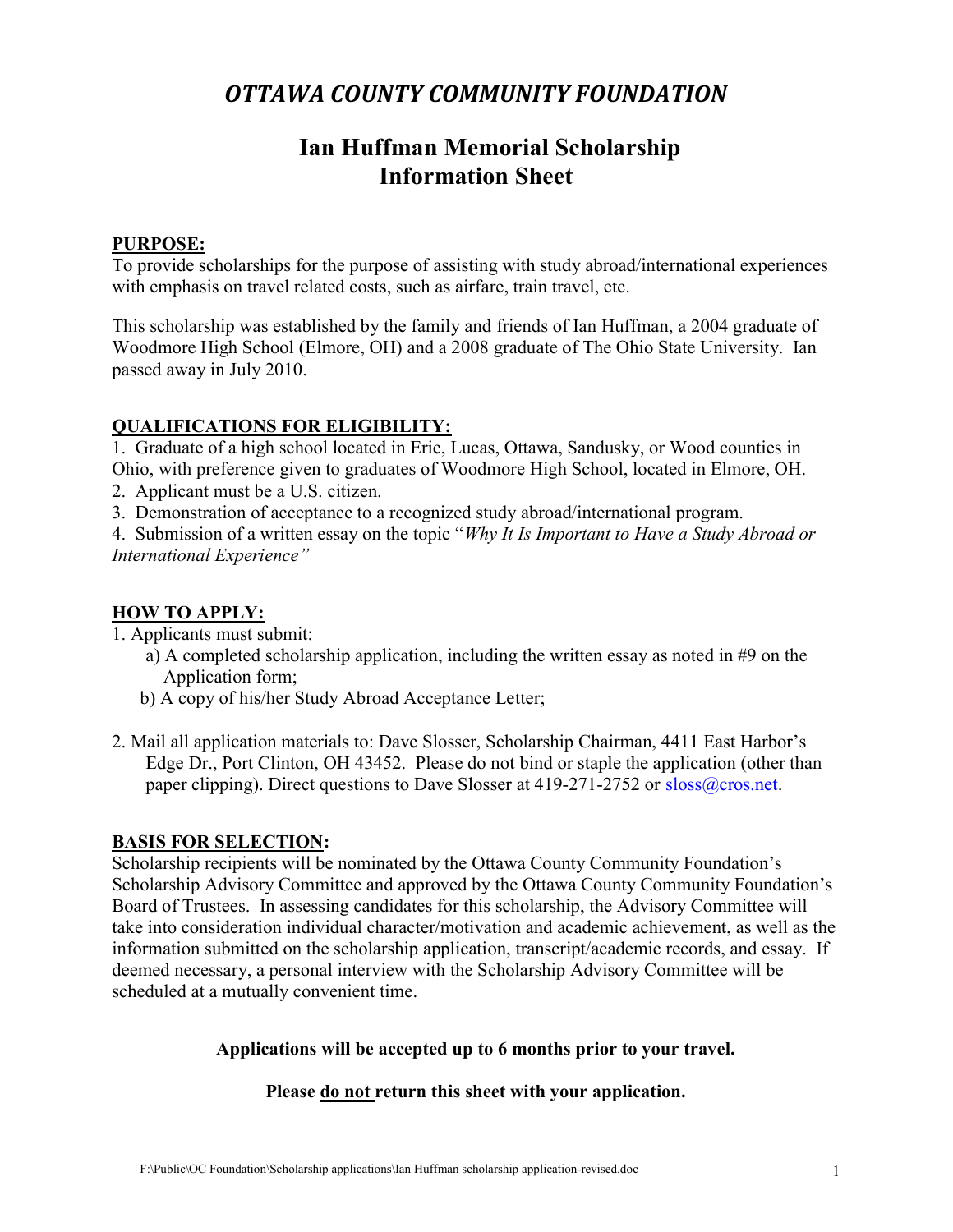## OTTAWA COUNTY COMMUNITY FOUNDATION

# Ian Huffman Memorial Scholarship Application

#### INSTRUCTIONS: (see the Ian Huffman Memorial Scholarship Information Sheet for more detailed information):

- 1. Complete the application form below please type or print in black ink.
- 2. Attach a sheet briefly describing the study abroad/international program you will be attending, including the dates you will be attending the program, as noted in #7.
- 3. Attach a copy of your OSU's Office of International Affairs' Study Abroad Acceptance Letter, as noted in #8.
- 4. Attach an essay no more than a two pages (double-spaced) on the topic "Why It Is Important" to Have a Study Abroad or International Experience" as noted in #9.
- 5. Mail all these application materials to: Dave Slosser, Scholarship Chairman, 4411 East Harbor's Edge Dr., Port Clinton, OH 43452. Please do not bind or staple the application. Direct questions to Dave Slosser at 419-271-2752 or sloss@cros.net.

| 1. Name of Applicant (Last)                                                                                                         | (First) | (MI) |
|-------------------------------------------------------------------------------------------------------------------------------------|---------|------|
| 2. Home Address (Street)                                                                                                            |         |      |
| $(City)$ $(Zip)$ $(Zip)$                                                                                                            |         |      |
|                                                                                                                                     |         |      |
| 4. High School Information: (applicant must be a high school located in Erie, Lucas, Ottawa,<br>Sandusky, or Wood counties in Ohio) |         |      |
| Name of School<br><u>Name of School</u>                                                                                             |         |      |
|                                                                                                                                     |         |      |
|                                                                                                                                     | G.P.A.  |      |
|                                                                                                                                     |         |      |
|                                                                                                                                     |         |      |